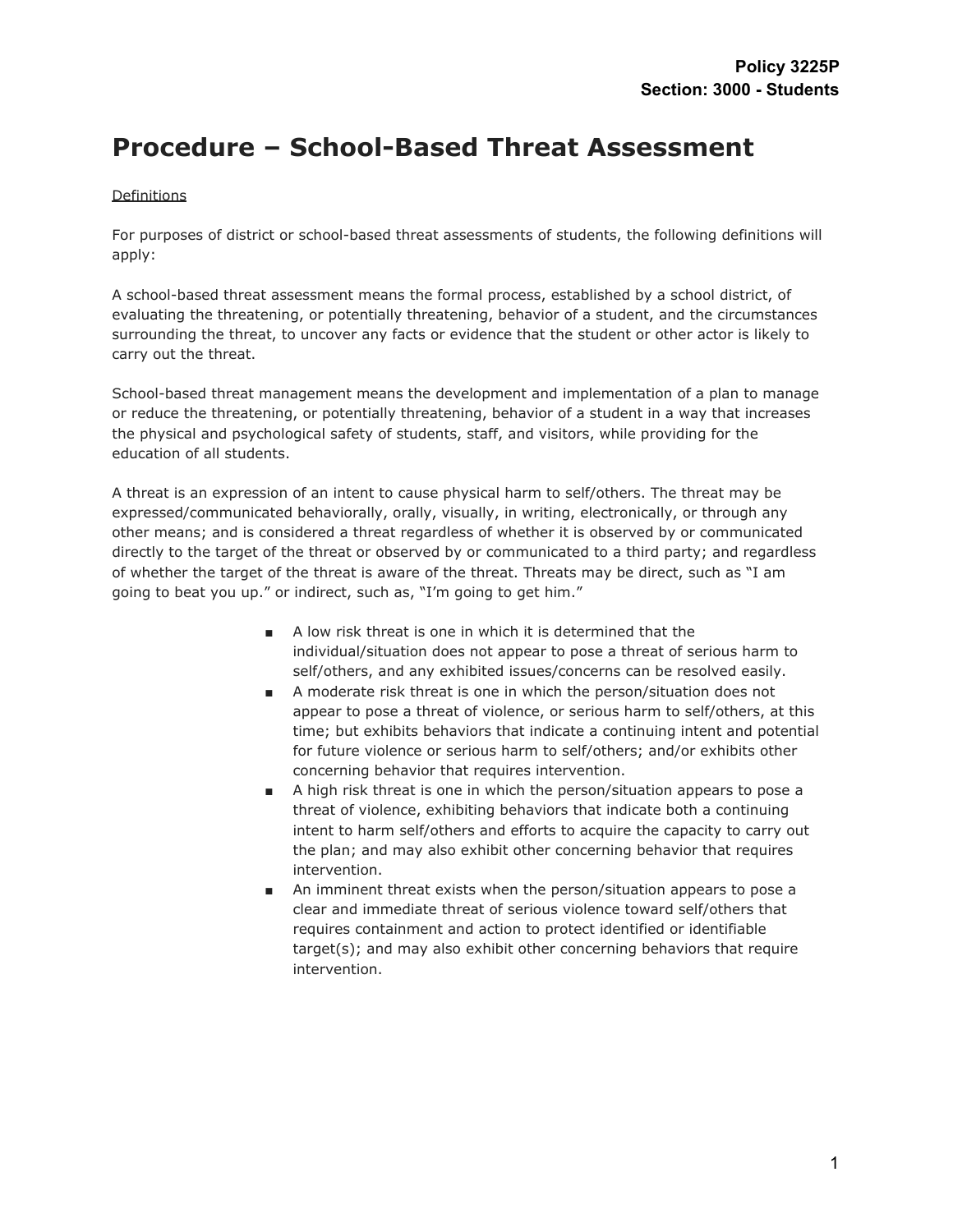## **Principles**

Six principles form the foundation of the threat assessment process. These principles are:

- Targeted violence is the end result of an understandable, and oftentimes discernible, process of thinking and behavior.
- Targeted violence stems from an interaction among the individual, the situation, the setting, and the target.
- An investigative, skeptical, inquisitive mindset is critical to successful threat assessment.
- Effective threat assessment is based upon facts rather than on characteristics or "traits."
- An "integrated systems approach" should guide threat assessment inquiries and investigations.
- The central question in a threat assessment inquiry or investigation is whether a student *poses* a threat, not whether the student has made a threat.

## **Identifying and Reporting Threats**

Timely reporting of expression to harm is crucial to an effective school-based threat assessment program.

Anyone, including students, families, and community members may report communication or behavior that appears to be threatening or potentially threatening to Carbonado School District.

All school district employees, volunteers, and contractors should report immediately to the principal/superintendent any expression of intent to harm another person, concerning communications, or concerning behaviors that suggest an individual may intend to commit an act of violence.

Anyone who believes that a person or situation poses an *imminent* threat of serious violence that requires containment should notify school security and/or law enforcement.

## **Assessing Threats**

A School-based threat assessment is distinct from law enforcement investigation (if any). The goal of the threat assessment process is to take appropriate preventive or corrective measures to maintain a safe and secure school environment, to protect and support potential victims, and to provide assistance, as needed, to the individual being assessed. School-based threat assessment is also distinct from student discipline procedures. However, the functions of school-based threat assessment may run parallel to student discipline procedures.

## **Triage**

The superintendent will designate a team leader for each threat assessment team(s), such as a school principal or a district administrator. If it is not feasible for all team members to be involved with the screening of initial reports referred to the team, the threat assessment team leader may designate a subset of team members to triage cases and determine their appropriateness for review and/or action by the full team. If a team implements a triage process, at least two members of the team will review initial reports and determine if the full team should further assess and manage the situation. All triaged cases must be shared with all members of the assessment team to ensure the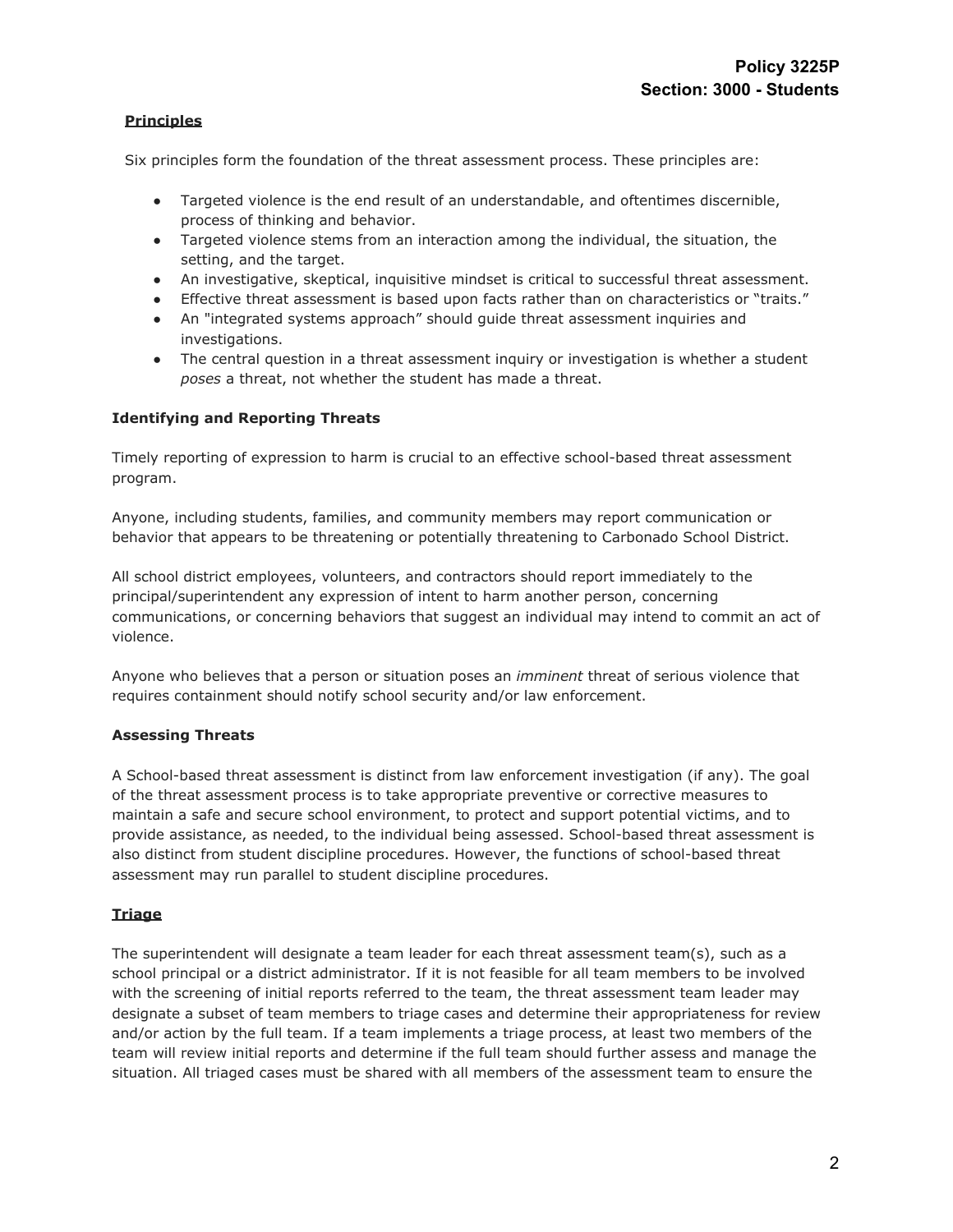cases were adequately addressed. All threat assessment team members shall be trained to triage cases effectively.

## **Imminent**

Upon notification of threatening behavior or communications, the school administrator, threat assessment team, or triage team shall first determine if an imminent threat is believed to exist. If the individual appears to pose an imminent threat of serious violence to themselves or to others in the school, the administrator or assessment team shall notify law enforcement.

#### **Moderate or high risk threat**

If the threat assessment team cannot determine with a reasonable degree of confidence that the alleged threat is a not a threat, or is a low risk threat, then the threat assessment team will undertake a more in-depth assessment to determine the nature and degree of any safety concerns and to develop strategies to prevent violence and reduce risk, as necessary.

The threat assessment team's review may include but is not limited to, reviews of records; interviews and consultations with staff, students, family members, community members, and others who know the individual; and interviews of the individual and the target/recipient of the threat(s). The threat assessment team will also screen for risk of self-harm and suicidal ideation, regardless of whether the alleged threat also included possible self-harm.

Upon a determination that a student poses a threat of violence or physical harm to self or others, a threat assessment team shall immediately report its determination to the superintendent or designee. The superintendent or designee shall immediately attempt to notify the student's parent or legal guardian. The district will ensure that the notice is in a language the parent and/or guardian understands, which may require language assistance for parents or guardians with limited-English proficiency under Title VI of the Civil Rights Act of 1964.

In instances where the threat is deemed moderate risk or high risk, or requires further intervention to prevent violence or serious harm, the school administrator shall notify the parent and/or guardian of any student who is the target/recipient of a threat as well as the parent and/or guardian of any student who made the threat. See Policy and Procedure 4314 – Notification of Threats of Violence or Harm. The district will ensure that the notice is in a language the parent and/or guardian understands, which may require language assistance for parents or guardians with limited-English proficiency under Title VI of the Civil Rights Act of 1964.

If the threat assessment team determines that an individual poses a threat of violence, based on the information collected, the threat assessment team develops, implements, and monitors intervention strategies to address, reduce, and mitigate the threat and assistance to those involved, as needed. If these strategies include disciplinary consequences, the district will provide notice to the student and their parents or legal guardian consistent with Student Discipline Policy and Procedure 3241.

The threat assessment team may assist individual(s) within the school to access appropriate school and community-based resources for support and/or further intervention. This includes assisting those who engaged in threatening behavior or communication, and any impacted staff or students.